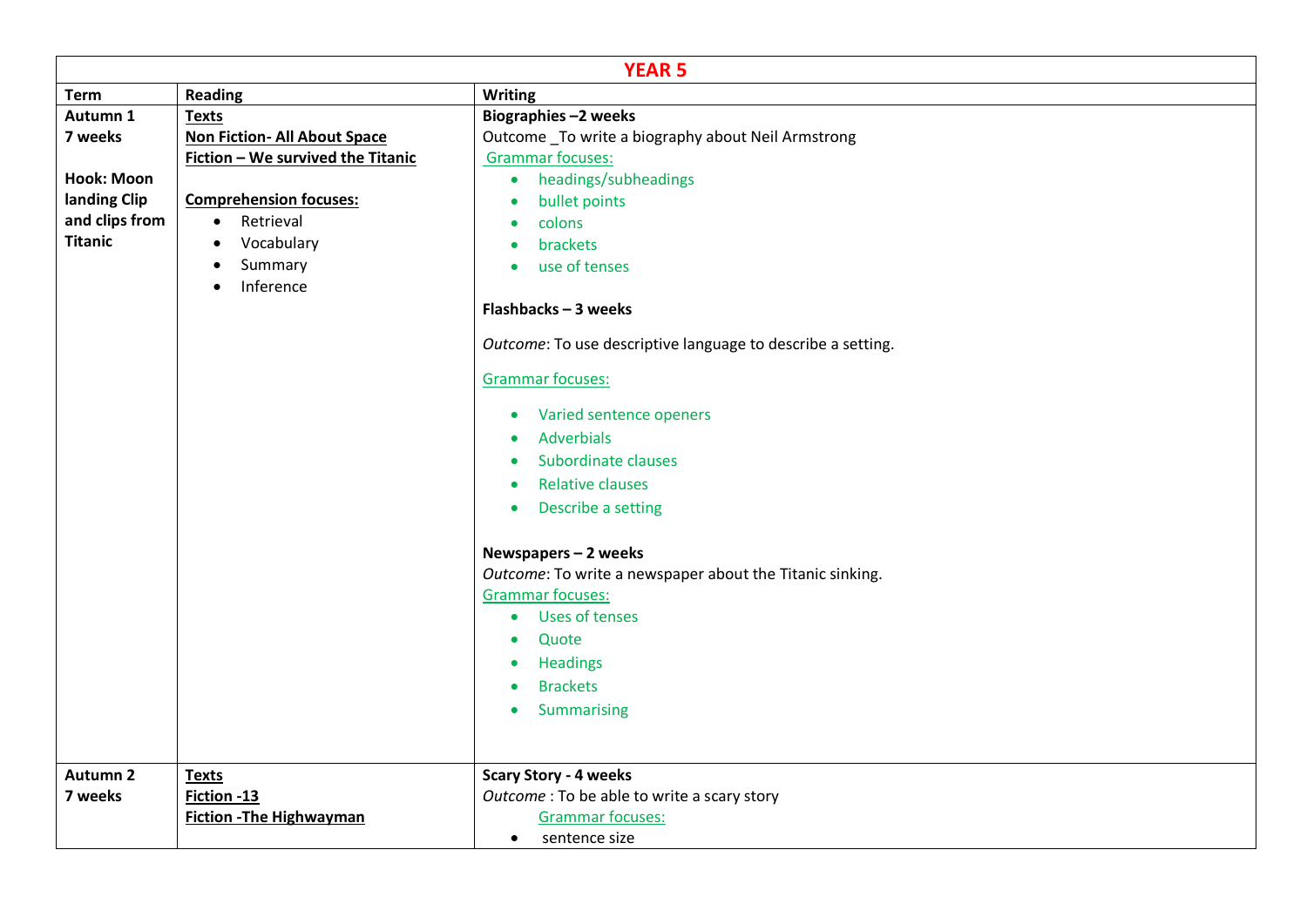|                            | <b>Comprehension focuses:</b><br><b>SATs Style Questions</b><br>$\bullet$<br>Inference<br>$\bullet$<br>Prediction<br>Vocabulary<br>$\bullet$ | vivid description<br>$\bullet$<br>character feelings<br>$\bullet$<br>Expanded noun phrases<br>$\bullet$<br>Narrative poetry - 3 week<br>Outcomes: To write a narrative poem about the Highwayman<br><b>Grammar focuses:</b><br>clear plot within poem<br>$\bullet$<br>rhyming couplets<br>$\bullet$<br>alliteration<br>$\bullet$<br>simile/metaphor<br>$\bullet$<br>personification<br>$\bullet$ |
|----------------------------|----------------------------------------------------------------------------------------------------------------------------------------------|--------------------------------------------------------------------------------------------------------------------------------------------------------------------------------------------------------------------------------------------------------------------------------------------------------------------------------------------------------------------------------------------------|
| Spring 1<br>6 weeks        | <b>Texts</b><br><b>Comprehension focuses:</b>                                                                                                | Outcome:<br>Grammar focuses:<br>Outcome:<br>Grammar focuses:<br>Outcomes:<br><b>Grammar focuses:</b>                                                                                                                                                                                                                                                                                             |
| <b>Spring 2</b><br>6 weeks | <b>Texts</b><br><b>Comprehension focuses:</b>                                                                                                | Outcome:<br>Grammar focuses:<br>Outcome:<br><b>Grammar focuses:</b><br>Outcomes:<br><b>Grammar focuses:</b>                                                                                                                                                                                                                                                                                      |
| Summer 1<br>6 weeks        | <b>Texts</b><br><b>Comprehension focuses:</b>                                                                                                | Outcome:<br><b>Grammar focuses:</b>                                                                                                                                                                                                                                                                                                                                                              |